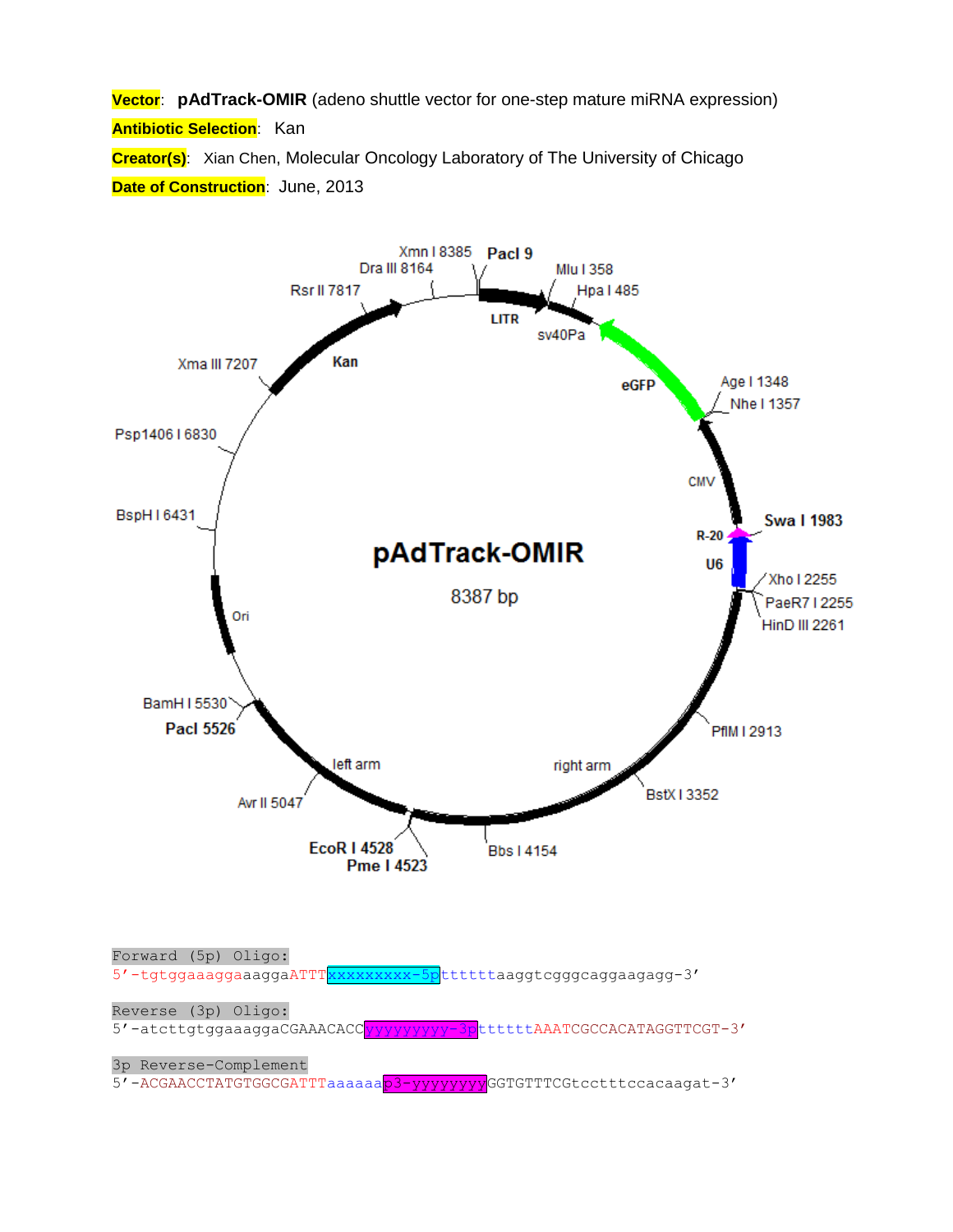## **pAdTrack-OMIR Full-Length Sequence**

NNNTTAATTAANNNTCCCTTCCAGCTCTCTGCCCCTTTTGGATTGAAGCCAATATGATAATGAGGGGGTGGAGTTTG TGACGTGGCGCGGGGCGTGGGAACGGGGCGGGTGACGTAGTAGTGTGGCGGAAGTGTGATGTTGCAAGTGTGGCGGA ACACATGTAAGCGACGGATGTGGCAAAAGTGACGTTTTTGGTGTGCGCCGGTGTACACAGGAAGTGACAATTTTCGC GCGGTTTTAGGCGGATGTTGTAGTAAATTTGGGCGTAACCGAGTAAGATTTGGCCATTTTCGCGGGAAAACTGAATA AGAGGAAGTGAAATCTGAATAATTTTGTGTTACTCATAGCGCGTAANNNCGCGTTAAGATACATTGATGAGTTTGGA CAAACCACAACTAGAATGCAGTGAAAAAAATGCTTTATTTGTGAAATTTGTGATGCTATTGCTTTATTTGTAACCAT TATAAGCTGCAATAAACAAGTTAACAACAACAATTGCATTCATTTTATGTTTCAGGTTCAGGGGGAGGTGTGGGAGG TTTTTTAAAGCAAGTAAAACCTCTACAAATGTGGTATGGCTGATTATGATCAGTTATCTAGATCCGGTGGATCTGAG TCCGGACTTGTACAGCTCGTCCATGCCGAGAGTGATCCCGGCGGCGGTCACGAACTCCAGCAGGACCATGTGATCGC GCTTCTCGTTGGGGTCTTTGCTCAGGGCGGACTGGGTGCTCAGGTAGTGGTTGTCGGGCAGCAGCACGGGGCCGTCG CCGATGGGGGTGTTCTGCTGGTAGTGGTCGGCGAGCTGCACGCTGCCGTCCTCGATGTTGTGGCGGATCTTGAAGTT CACCTTGATGCCGTTCTTCTGCTTGTCGGCCATGATATAGACGTTGTGGCTGTTGTAGTTGTACTCCAGCTTGTGCC CCAGGATGTTGCCGTCCTCCTTGAAGTCGATGCCCTTCAGCTCGATGCGGTTCACCAGGGTGTCGCCCTCGAACTTC ACCTCGGCGCGGGTCTTGTAGTTGCCGTCGTCCTTGAAGAAGATGGTGCGCTCCTGGACGTAGCCTTCGGGCATGGC GGACTTGAAGAAGTCGTGCTGCTTCATGTGGTCGGGGTAGCGGCTGAAGCACTGCACGCCGTAGGTCAGGGTGGTCA CGAGGGTGGGCCAGGGCACGGGCAGCTTGCCGGTGGTGCAGATGAACTTCAGGGTCAGCTTGCCGTAGGTGGCATCG CCCTCGCCCTCGCCGGACACGCTGAACTTGTGGCCGTTTACGTCGCCGTCCAGCTCGACCAGGATGGGCACCACCCC GGTGAACAGCTCCTCGCCCTTGCTCACCATGGTGGCGACCGGTAGCGCTAGCGGATCTGACGGTTCACTAAACCAGC TCTGCTTATATAGACCTCCCACCGTACACGCCTACCGCCCATTTGCGTCAATGGGGCGGAGTTGTTACGACATTTTG GAAAGTCCCGTTGATTTTGGTGCCAAAACAAACTCCCATTGACGTCAATGGGGTGGAGACTTGGAAATCCCCGTGAG TCAAACCGCTATCCACGCCCATTGATGTACTGCCAAAACCGCATCACCATGGTAATAGCGATGACTAATACGTAGAT GTACTGCCAAGTAGGAAAGTCCCATAAGGTCATGTACTGGGCATAATGCCAGGCGGGCCATTTACCGTCATTGACGT CAATAGGGGGCGTACTTGGCATATGATACACTTGATGTACTGCCAAGTGGGCAGTTTACCGTAAATACTCCACCCAT TGACGTCAATGGAAAGTCCCTATTGGCGTTACTATGGGAACATACGTCATTATTGACGTCAATGGGCGGGGGTCGTT GGGCGGTCAGCCAGGCGGGCCATTTACCGTAAGTTATGTAACGCGGAACTCCATATATGGGCTATGAACTAATGACC CCGTAATTGATTACTATTANNNCTAGC<mark>AGATC</mark>CAATCACGAACCTATGTGGCG<mark>ATTTAAAT</mark>tccttttcctttccaca agatatataaagccaagaaatcgaaatactttcaagttacggtaagcatatgatagtccattttaaaacataatttt aaaactgcaaactacccaagaaattattactttctacgtcacgtattttgtactaatatctttgtgtttacagtcaa attaattctaattatctctctaacagccttgtatcgtatatgcaaatatgaaggaatcatgggaaataggccctctt cctgcccgaccttgtttATCCTCGAGAAGCTTTCTAGAGNNNTAAGGGTGGGAAAGAATATATAAGGTGGGGGTCTT ATGTAGTTTTGTATCTGTTTTGCAGCAGCCGCCGCCGCCATGAGCACCAACTCGTTTGATGGAAGCATTGTGAGCTC ATATTTGACAACGCGCATGCCCCCATGGGCCGGGGTGCGTCAGAATGTGATGGGCTCCAGCATTGATGGTCGCCCCG TCCTGCCCGCAAACTCTACTACCTTGACCTACGAGACCGTGTCTGGAACGCCGTTGGAGACTGCAGCCTCCGCCGCC GCTTCAGCCGCTGCAGCCACCGCCCGCGGGATTGTGACTGACTTTGCTTTCCTGAGCCCGCTTGCAAGCAGTGCAGC TTCCCGTTCATCCGCCCGCGATGACAAGTTGACGGCTCTTTTGGCACAATTGGATTCTTTGACCCGGGAACTTAATG TCGTTTCTCAGCAGCTGTTGGATCTGCGCCAGCAGGTTTCTGCCCTGAAGGCTTCCTCCCCTCCCAATGCGGTTTAA AACATAAATAAAAAACCAGACTCTGTTTGGATTTGGATCAAGCAAGTGTCTTGCTGTCTTTATTTAGGGGTTTTGCG CGCGCGGTAGGCCCGGGACCAGCGGTCTCGGTCGTTGAGGGTCCTGTGTATTTTTTCCAGGACGTGGTAAAGGTGAC TCTGGATGTTCAGATACATGGGCATAAGCCCGTCTCTGGGGTGGAGGTAGCACCACTGCAGAGCTTCATGCTGCGGG GTGGTGTTGTAGATGATCCAGTCGTAGCAGGAGCGCTGGGCGTGGTGCCTAAAAATGTCTTTCAGTAGCAAGCTGAT TGCCAGGGGCAGGCCCTTGGTGTAAGTGTTTACAAAGCGGTTAAGCTGGGATGGGTGCATACGTGGGGATATGAGAT GCATCTTGGACTGTATTTTTAGGTTGGCTATGTTCCCAGCCATATCCCTCCGGGGATTCATGTTGTGCAGAACCACC AGCACAGTGTATCCGGTGCACTTGGGAAATTTGTCATGTAGCTTAGAAGGAAATGCGTGGAAGAACTTGGAGACGCC CTTGTGACCTCCAAGATTTTCCATGCATTCGTCCATAATGATGGCAATGGGCCCACGGGCGGCGGCCTGGGCGAAGA TATTTCTGGGATCACTAACGTCATAGTTGTGTTCCAGGATGAGATCGTCATAGGCCATTTTTACAAAGCGCGGGCGG AGGGTGCCAGACTGCGGTATAATGGTTCCATCCGGCCCAGGGGCGTAGTTACCCTCACAGATTTGCATTTCCCACGC TTTGAGTTCAGATGGGGGGATCATGTCTACCTGCGGGGCGATGAAGAAAACGGTTTCCGGGGTAGGGGAGATCAGCT GGGAAGAAAGCAGGTTCCTGAGCAGCTGCGACTTACCGCAGCCGGTGGGCCCGTAAATCACACCTATTACCGGGTGC AACTGGTAGTTAAGAGAGCTGCAGCTGCCGTCATCCCTGAGCAGGGGGGCCACTTCGTTAAGCATGTCCCTGACTCG CATGTTTTCCCTGACCAAATCCGCCAGAAGGCGCTCGCCGCCCAGCGATAGCAGTTCTTGCAAGGAAGCAAAGTTTT TCAACGGTTTGAGACCGTCCGCCGTAGGCATGCTTTTGAGCGTTTGACCAAGCAGTTCCAGGCGGTCCCACAGCTCG GTCACCTGCTCTACGGCATCTCGATCCAGCATATCTCCTCGTTTCGCGGGTTGGGGCGGCTTTCGCTGTACGGCAGT AGTCGGTGCTCGTCCAGACGGGCCAGGGTCATGTCTTTCCACGGGCGCAGGGTCCTCGTCAGCGTAGTCTGGGTCAC GGTGAAGGGGTGCGCTCCGGGCTGCGCGCTGGCCAGGGTGCGCTTGAGGCTGGTCCTGCTGGTGCTGAAGCGCTGCC GGTCTTCGCCCTGCGCGTCGGCCAGGTAGCATTTGACCATGGTGTCATAGTCCAGCCCCTCCGCGGCGTGGCCCTTG GCGCGCAGCTTGCCCTTGGAGGAGGCGCCGCACGAGGGGCAGTGCAGACTTTTGAGGGCGTAGAGCTTGGGCGCGAG AAATACCGATTCCGGGGAGTAGGCATCCGCGCCGCAGGCCCCGCAGACGGTCTCGCATTCCACGAGCCAGGTGAGCT CTGGCCGTTCGGGGTCAAAAACCAGGTTTCCCCCATGCTTTTTGATGCGTTTCTTACCTCTGGTTTCCATGAGCCGG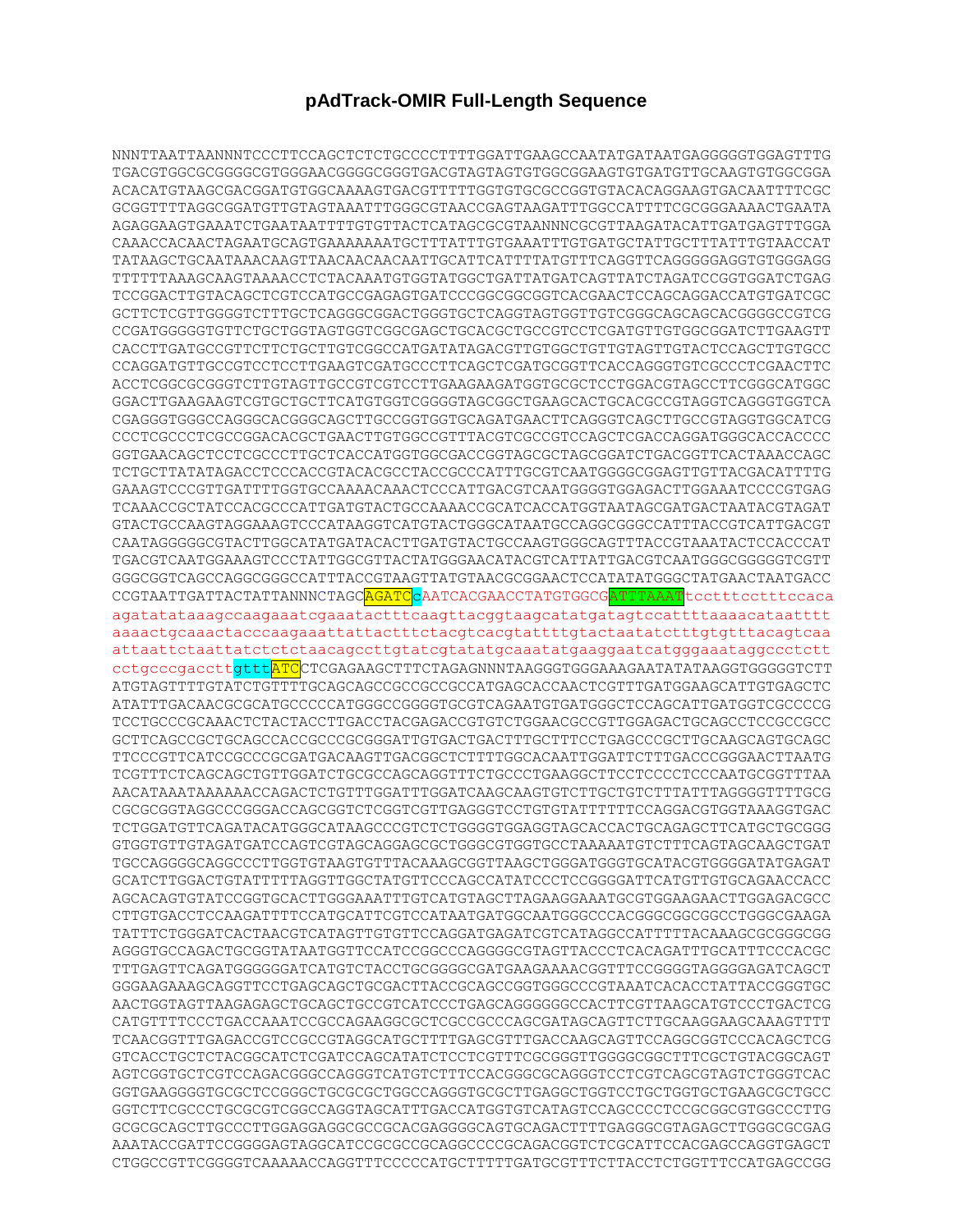TGTCCACGCTCGGTGACGAAAAGGCTGTCCGTGTCCCCGTATACAGACTNNNGTTTAAACGAATTCNNNTATAAAAT GCAAGGTGCTGCTCAAAAAATCAGGCAAAGCCTCGCGCAAAAAAGAAAGCACATCGTAGTCATGCTCATGCAGATAA AGGCAGGTAAGCTCCGGAACCACCACAGAAAAAGACACCATTTTTCTCTCAAACATGTCTGCGGGTTTCTGCATAAA CACAAAATAAAATAACAAAAAAACATTTAAACATTAGAAGCCTGTCTTACAACAGGAAAAACAACCCTTATAAGCAT AAGACGGACTACGGCCATGCCGGCGTGACCGTAAAAAAACTGGTCACCGTGATTAAAAAGCACCACCGACAGCTCCT CGGTCATGTCCGGAGTCATAATGTAAGACTCGGTAAACACATCAGGTTGATTCATCGGTCAGTGCTAAAAAGCGACC GAAATAGCCCGGGGGAATACATACCCGCAGGCGTAGAGACAACATTACAGCCCCCATAGGAGGTATAACAAAATTAA TAGGAGAGAAAAACACATAAACACCTGAAAAACCCTCCTGCCTAGGCAAAATAGCACCCTCCCGCTCCAGAACAACA TACAGCGCTTCACAGCGGCAGCCTAACAGTCAGCCTTACCAGTAAAAAAGAAAACCTATTAAAAAAACACCACTCGA CACGGCACCAGCTCAATCAGTCACAGTGTAAAAAAGGGCCAAGTGCAGAGCGAGTATATATAGGACTAAAAAATGAC GTAACGGTTAAAGTCCACAAAAAACACCCAGAAAACCGCACGCGAACCTACGCCCAGAAACGAAAGCCAAAAAACCC ACAACTTCCTCAAATCGTCACTTCCGTTTTCCCACGTTACGTAACTTCCCATTTTAAGAAAACTACAATTCCCAACA CATACAAGTTACTCCGCCCTAAAACCTACGTCACCCGCCCCGTTCCCACGCCCCGCGCCACGTCACAAACTCCACCC CCTCATTATCATATTGGCTTCAATCCAAAATAAGGTATATTATTGATGATNNNTTAATTAAGGATCCNNNCGGTGTG AAATACCGCACAGATGCGTAAGGAGAAAATACCGCATCAGGCGCTCTTCCGCTTCCTCGCTCACTGACTCGCTGCGC TCGGTCGTTCGGCTGCGGCGAGCGGTATCAGCTCACTCAAAGGCGGTAATACGGTTATCCACAGAATCAGGGGATAA CGCAGGAAAGAACATGTGAGCAAAAGGCCAGCAAAAGGCCAGGAACCGTAAAAAGGCCGCGTTGCTGGCGTTTTTCC ATAGGCTCCGCCCCCCTGACGAGCATCACAAAAATCGACGCTCAAGTCAGAGGTGGCGAAACCCGACAGGACTATAA AGATACCAGGCGTTTCCCCCTGGAAGCTCCCTCGTGCGCTCTCCTGTTCCGACCCTGCCGCTTACCGGATACCTGTC CGCCTTTCTCCCTTCGGGAAGCGTGGCGCTTTCTCATAGCTCACGCTGTAGGTATCTCAGTTCGGTGTAGGTCGTTC GCTCCAAGCTGGGCTGTGTGCACGAACCCCCCGTTCAGCCCGACCGCTGCGCCTTATCCGGTAACTATCGTCTTGAG TCCAACCCGGTAAGACACGACTTATCGCCACTGGCAGCAGCCACTGGTAACAGGATTAGCAGAGCGAGGTATGTAGG CGGTGCTACAGAGTTCTTGAAGTGGTGGCCTAACTACGGCTACACTAGAAGGACAGTATTTGGTATCTGCGCTCTGC TGAAGCCAGTTACCTTCGGAAAAAGAGTTGGTAGCTCTTGATCCGGCAAACAAACCACCGCTGGTAGCGGTGGTTTT TTTGTTTGCAAGCAGCAGATTACGCGCAGAAAAAAAGGATCTCAAGAAGATCCTTTGATCTTTTCTACGGGGTCTGA CGCTCAGTGGAACGAAAACTCACGTTAAGGGATTTTGGTCATGAGATTATCAAAAAGGATCTTCACCTAGATCCTTT TAAATTAAAAATGAAGTTTTAAATCAATCTAAAGTATATATGAGTAAACTTGGTCTGACAGTTACCAATGCTTAATC AGTGAGGCACCTATCTCAGCGATCTGTCTATTTCGTTCATCCATAGTTGCCTGACTCCCCGTCGTGTAGATAACTAC GATACGGGAGGGCTTACCATCTGGCCCCAGTGCTGCAATGATACCGCGAGACCCACGCTCACCGGCTCCAGATTTAT CAGCAATAAACCAGCCAGCCGGAAGGGCCGAGCGCAGAAGTGGTCCTGCAACTTTATCCGCCTCCATCCAGTCTATT AATTGTTGCCGGGAAGCTAGAGTAAGTAGTTCGCCAGTTAATAGTTTGCGCAACGTTGTTGNNNNNNAAAAAGGATC TTCACCTAGATCCTTTTCACGTAGAAAGCCAGTCCGCAGAAACGGTGCTGACCCCGGATGAATGTCAGCTACTGGGC TATCTGGACAAGGGAAAACGCAAGCGCAAAGAGAAAGCAGGTAGCTTGCAGTGGGCTTACATGGCGATAGCTAGACT GGGCGGTTTTATGGACAGCAAGCGAACCGGAATTGCCAGCTGGGGCGCCCTCTGGTAAGGTTGGGAAGCCCTGCAAA GTAAACTGGATGGCTTTCTCGCCGCCAAGGATCTGATGGCGCAGGGGATCAAGCTCTGATCAAGAGACAGGATGAGG ATCGTTTCGCATGATTGAACAAGATGGATTGCACGCAGGTTCTCCGGCCGCTTGGGTGGAGAGGCTATTCGGCTATG ACTGGGCACAACAGACAATCGGCTGCTCTGATGCCGCCGTGTTCCGGCTGTCAGCGCAGGGGCGCCCGGTTCTTTTT GTCAAGACCGACCTGTCCGGTGCCCTGAATGAACTGCAAGACGAGGCAGCGCGGCTATCGTGGCTGGCCACGACGGG CGTTCCTTGCGCAGCTGTGCTCGACGTTGTCACTGAAGCGGGAAGGGACTGGCTGCTATTGGGCGAAGTGCCGGGGC AGGATCTCCTGTCATCTCACCTTGCTCCTGCCGAGAAAGTATCCATCATGGCTGATGCAATGCGGCGGCTGCATACG CTTGATCCGGCTACCTGCCCATTCGACCACCAAGCGAAACATCGCATCGAGCGAGCACGTACTCGGATGGAAGCCGG TCTTGTCGATCAGGATGATCTGGACGAAGAGCATCAGGGGCTCGCGCCAGCCGAACTGTTCGCCAGGCTCAAGGCGA GCATGCCCGACGGCGAGGATCTCGTCGTGACCCATGGCGATGCCTGCTTGCCGAATATCATGGTGGAAAATGGCCGC TTTTCTGGATTCATCGACTGTGGCCGGCTGGGTGTGGCGGACCGCTATCAGGACATAGCGTTGGCTACCCGTGATAT TGCTGAAGAGCTTGGCGGCGAATGGGCTGACCGCTTCCTCGTGCTTTACGGTATCGCCGCTCCCGATTCGCAGCGCA TCGCCTTCTATCGCCTTCTTGACGAGTTCTTCTGAATTTTGTTAAAATTTTTGTTAAATCAGCTCATTTTTTAACCA ATAGGCCGAAATCGGCAACATCCCTTATAAATCAAAAGAATAGACCGCGATAGGGTTGAGTGTTGTTCCAGTTTGGA ACAAGAGTCCACTATTAAAGAACGTGGACTCCAACGTCAAAGGGCGAAAAACCGTCTATCAGGGCGATGGCCCACTA CGTGAACCATCACCCAAATCAAGTTTTTTGCGGTCGAGGTGCCGTAAAGCTCTAAATCGGAACCCTAAAGGGAGCCC CCGATTTAGAGCTTGACGGGGAAAGCCGGCGAACGTGGCGAGAAAGGAAGGGAAGAAAGCGAAAGGAGCGGGCGCTA GGGCGCTGGCAAGTGTAGCGGTCACGCTGCGCGTAACCACCACACCCGCGCGCTTAATGCGCCGNNNNNNN

## Unique enzymes in pAdTrack-OMIR:

|          |                  | UNIQUE CHAYMED IN PROIERCH UNIIN. |           |                  |      |
|----------|------------------|-----------------------------------|-----------|------------------|------|
|          |                  |                                   | Bby II    | GAAGAC 7/11      | 4155 |
| Mlu I    | A CGCG, T        | 358                               | Bst1107 I | <b>GTAITAC</b>   | 4508 |
| Hpa I    | GTT   AAC        | 485                               | Xca I     | <b>GTAITAC</b>   | 4508 |
| Age I    | A CCGG, T        | 1348                              | Pme I     | CTTT   AAAC      | 4523 |
| Nhe I    | $G$ $CTAG$ , $C$ | 1357                              | EcoR I    | G`AATT, C        | 4528 |
| Swa I    | ATTT   AAAT      | 1983                              | Avr II    | $C$ $CTAG$ , $G$ | 5047 |
| PaeR7 I  | C`TCGA, G        | 2255                              | BamH I    | $G$ $GATC$ , $C$ | 5530 |
| Xho I    | C`TCGA, G        | 2255                              | BspH I    | T CATG, A        | 6431 |
| HinD III | A AGCT.T         | 2261                              | Psp1406 I | AA`CG, TT        | 6830 |
| PflM I   | CCAN.NNN NTGG    | 2913                              | Eag I     | C GGCC, G        | 7207 |
| BstX I   | CCAN, NNNN `NTGG | 3352                              | Xma III   | $C$ $GC$ , $G$   | 7207 |
| Bbs I    | GAAGAC 8/12      | 4154                              | Rsr II    | CG GWC.CG        | 7817 |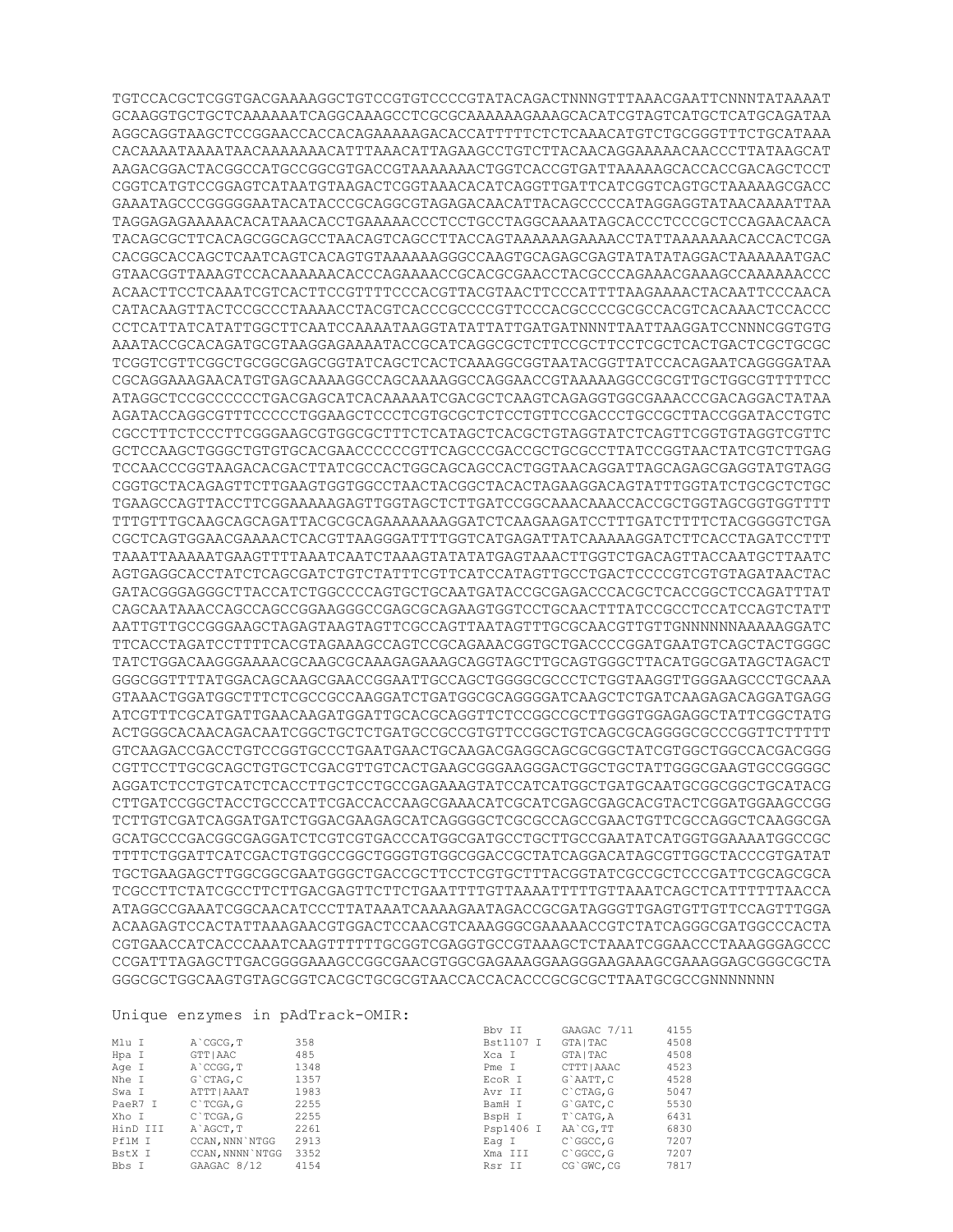| Dra III<br>Xmn I                     |             | CAC, NNN GTG<br>GAANN   NNTTC | 8164<br>8385 |              |              | Ban II    | (8)  | 2387<br>3671 | 2444<br>4390 | 2600<br>7666 | 3365<br>8239 |
|--------------------------------------|-------------|-------------------------------|--------------|--------------|--------------|-----------|------|--------------|--------------|--------------|--------------|
| Number of enzymes = $25$             |             |                               |              |              |              | Bbe I     | (3)  | 4264         | 7056         | 7304         |              |
|                                      |             |                               |              |              |              | Bbs I     | (1)  | 4154         |              |              |              |
| The following enzymes do not cut in  |             |                               |              |              |              | Bbv I     | (20) | 764          | 767          | 1190         | 2345         |
| pAdTrack-OMIR:                       |             |                               |              |              |              |           |      | 2348         | 2540         | 2567         | 2627         |
|                                      |             |                               |              |              |              |           |      | 2719<br>4253 | 3654<br>5113 | 3670<br>6130 | 3730<br>6133 |
| Acc65 I                              | Afl II      |                               | Asc I        | Asp718       | Bgl II       |           |      | 6339         | 7374         | 7416         | 7937         |
| Blp I                                | BsiC I      |                               | BsiW I       | BstB I       | Bsu36        | Bbv II    | (1)  | 4155         |              |              |              |
| I.                                   |             |                               |              |              |              | Bcl I     | (2)  | 587          | 7142         |              |              |
| Cla I                                | Eco72 I     |                               | ECON I       | ECOR V       | Esp I        | Bcn I     | (19) | 656          | 1310         | 2420         | 2684         |
| Fse I                                | Kpn I       |                               | Not I        | Nru I        | Pml I        |           |      | 2685         | 2864         | 2865         | 3210         |
| Pvu I                                | Sal I       |                               | Sca I        | Sfi I        | Spe I        |           |      | 3602         | 3692         | 4101         | 4327         |
| pAdTrack-OMIR: sites sorted by name: |             |                               |              |              |              |           |      | 4939<br>6909 | 4940<br>7306 | 6092<br>7466 | 6788         |
|                                      |             |                               |              |              |              | Bfa I     | (12) | 397          | 598          | 1358         | 1949         |
| Aat II                               | (4)         | 1509                          | 1695         | 1778         | 1831         |           |      | 2268         | 5048         | 6206         | 6459         |
| Acc I                                | (2)         | 3569                          | 4507         |              |              |           |      | 6794         | 6860         | 7002         | 8315         |
| Aci I                                | (107) 88    |                               | 106          | 126          | 151          | Bgl I     | (7)  | 1672         | 1743         | 1865         | 2744         |
|                                      |             | 233                           | 243          | 294          | 658          |           |      | 4795         | 6724         | 8384         |              |
|                                      |             | 661                           | 721          | 834          | 972          | Bpm I     | (5)  | 657<br>6674  | 897          | 2428         | 5056         |
|                                      |             | 1011                          | 1078         | 1119         | 1361         | Bsa I     | (5)  | 2492         | 2880         | 3856         | 4368         |
|                                      |             | 1422<br>1671                  | 1443<br>1838 | 1547<br>1852 | 1580<br>1864 |           |      | 6665         |              |              |              |
|                                      |             | 1892                          | 2340         | 2343         | 2346         | BsaA I    | (7)  | 1612         | 2122         | 3143         | 5354         |
|                                      |             | 2472                          | 2535         | 2538         | 2541         |           |      | 6874         | 7605         | 8164         |              |
|                                      |             | 2550                          | 2562         | 2566         | 2568         | BsaB I    | (3)  | 586          | 2807         | 7160         |              |
|                                      |             | 2600                          | 2631         | 2635         | 2765         | BsaH I    | (8)  | 1506         | 1692         | 1775         | 1828         |
|                                      |             | 2854                          | 2872         | 3000         | 3118         | BsaJ I    | (37) | 3308<br>925  | 4261<br>980  | 7053<br>1004 | 7301<br>1167 |
|                                      |             | 3371<br>3480                  | 3374<br>3576 | 3459<br>3656 | 3463<br>3795 |           |      | 1307         | 1337         | 1588         | 2411         |
|                                      |             | 3812                          | 3870         | 3913         | 3974         |           |      | 2418         | 2566         | 2682         | 2862         |
|                                      |             | 3984                          | 4220         | 4222         | 4264         |           |      | 3084         | 3096         | 3208         | 3365         |
|                                      |             | 4340                          | 4345         | 4354         | 4682         |           |      | 3378         | 3502         | 3503         | 3600         |
|                                      |             | 4954                          | 5068         | 5098         | 5273         |           |      | 4028         | 4044         | 4115         | 4196         |
|                                      |             | 5405                          | 5426         | 5444         | 5551         |           |      | 4220         | 4232         | 4250         | 4325         |
|                                      |             | 5577                          | 5594         | 5637         | 5644         |           |      | 4850<br>5871 | 4937<br>6906 | 4938<br>7110 | 5047<br>7464 |
|                                      |             | 5665<br>5930                  | 5756<br>6051 | 5784<br>6161 | 5911<br>6296 |           |      | 7733         |              |              |              |
|                                      |             | 6305                          | 6667         | 6758         | 6888         | BsaW I    | (10) | 603          | 618          | 1348         | 3247         |
|                                      |             | 7011                          | 7107         | 7210         | 7273         |           |      | 4634         | 4861         | 5917         | 6064         |
|                                      |             | 7367                          | 7431         | 7532         | 7535         |           |      | 7034         | 7332         |              |              |
|                                      |             | 7775                          | 7815         | 7820         | 7870         | BseR I    | (4)  | 1311         | 3954         | 4270         | 4839         |
|                                      |             | 7886                          | 7912         | 8054         | 8193         | Bsg I     | (7)  | 792<br>3244  | 1116<br>4299 | 1213<br>5224 | 2634         |
|                                      |             | 8308                          | 8335         | 8363         |              | BsiE I    | (7)  | 1349         | 2882         | 4928         | 5627         |
| Afe I<br>Afl III                     | (4)<br>(4)  | 1356                          | 3038<br>358  | 4153<br>4674 | 5089<br>5711 |           |      | 6051         | 7210         | 8197         |              |
| Age I                                | (1)         | 158<br>1348                   |              |              |              | BsiHKA I  | (9)  | 734          | 2357         | 2387         | 3255         |
| Aha II                               | (8)         | 1506                          | 1692         | 1775         | 1828         |           |      | 4015         | 4390         | 6029         | 7414         |
|                                      |             | 3308                          | 4261         | 7053         | 7301         |           |      | 7604         |              |              |              |
| Ahd I                                | (2)         | 2872                          | 6604         |              |              | Bsm I     | (4)  | 406          | 499          | 3337         | 4368         |
| Alu I                                | (46)        | 25                            | 469          | 632          | 806          | BsmA I    | (11) | 1515<br>2963 | 2493<br>3300 | 2517<br>3857 | 2879<br>4367 |
|                                      |             | 917                           | 965          | 1181<br>1386 | 1214         |           |      | 4960         | 6666         | 7144         |              |
|                                      |             | 1286<br>2385                  | 1319<br>2618 | 2710         | 2263<br>2990 | BsmB I    | (2)  | 2964         | 3299         |              |              |
|                                      |             | 3076                          | 3126         | 3276         | 3618         | BsmF I    | (8)  | 1454         | 1622         | 1773         | 2879         |
|                                      |             | 3645                          | 3715         | 3721         | 3924         |           |      | 3748         | 3901         | 4485         | 7452         |
|                                      |             | 4244                          | 4301         | 4388         | 4632         | BsoF I    | (68) | 470          | 659          | 753          | 756          |
|                                      |             | 4847                          | 5171         | 5653         | 5879         |           |      | 807<br>1179  | 814<br>2334  | 1098<br>2337 | 1120<br>2340 |
|                                      |             | 5969                          | 6015         | 6272         | 6793         |           |      | 2343         | 2346         | 2529         | 2538         |
|                                      |             | 6922<br>7138                  | 6975<br>7407 | 7001<br>7865 | 7047<br>7994 |           |      | 2541         | 2550         | 2553         | 2556         |
|                                      |             | 8212                          | 8251         |              |              |           |      | 2616         | 2708         | 2998         | 3372         |
| Alw I                                | (27)        | 596                           | 616          | 646          | 843          |           |      | 3375         | 3643         | 3646         | 3659         |
|                                      |             | 1370                          | 1950         | 2723         | 2815         |           |      | 3716         | 3719         | 3722         | 3812         |
|                                      |             | 3014                          | 3405         | 3568         | 3946         |           |      | 3985         | 4104         | 4155         | 4223         |
|                                      |             | 5526                          | 5537         | 6273         | 6359         |           |      | 4242<br>5099 | 4264<br>5102 | 4345<br>5617 | 4553<br>5635 |
|                                      |             | 6359                          | 6456         | 6457         | 6857         |           |      | 5638         | 5756         | 5911         | 6054         |
|                                      |             | 6858<br>7479                  | 7121<br>7546 | 7138<br>7725 | 7168         |           |      | 6119         | 6122         | 6328         | 6656         |
| AlwN I                               | (6)         | 2552                          | 2710         | 2795         | 4516         |           |      | 7107         | 7210         | 7262         | 7273         |
|                                      |             | 6127                          | 6925         |              |              |           |      | 7363         | 7368         | 7405         | 7446         |
| Apa I                                | (2)         | 3365                          | 3671         |              |              |           |      | 7533         | 7536         | 7539         | 7775         |
| ApaL I                               | (2)         | 3251                          | 6025         |              |              | Bsp120 I  | (2)  | 7871<br>3361 | 7912<br>3667 | 7926         | 8344         |
| Apo I                                | (7)         | 257                           | 430          | 1984         | 3262         | Bsp1286 I | (2)  | 2357         | 7604         |              |              |
| Ase I                                | (5)         | 4528<br>5                     | 7966<br>2159 | 7977<br>5003 | 5522         | BspH I    | (1)  | 6431         |              |              |              |
|                                      |             | 6776                          |              |              |              | BspM I    | (8)  | 2719         | 3581         | 3621         | 3941         |
| Ava I                                | (4)         | 2255                          | 2682         | 2862         | 4937         |           |      | 4615         | 6959         | 7188         | 7569         |
| Ava II                               | (8)         | 680                           | 2866         | 2890         | 3915         | BspM II   | (3)  | 618          | 4634         | 4861         |              |
|                                      |             | 4056                          | 4134         | 6742         | 7817         | Bsr I     | (19) | 729<br>4818  | 1658<br>5123 | 3023<br>6118 | 3703<br>6131 |
| Avr II                               | (1)         | 5047                          |              |              |              |           |      | 6245         | 6651         | 6769         | 6812         |
| BamH I<br>Ban I                      | (1)<br>(11) | 5530<br>1300                  | 1483         | 3048         | 3469         |           |      | 6884         | 6929         | 7010         | 7094         |
|                                      |             | 4260                          | 5164         | 6552         | 7052         |           |      | 7244         | 7445         | 8078         |              |
|                                      |             | 7300                          | 7335         | 8201         |              | BsrB I    | (4)  | 5070         | 5644         | 7914         | 8308         |
|                                      |             |                               |              |              |              | BsrD I    | (3)  | 3363         | 6665         | 7534         |              |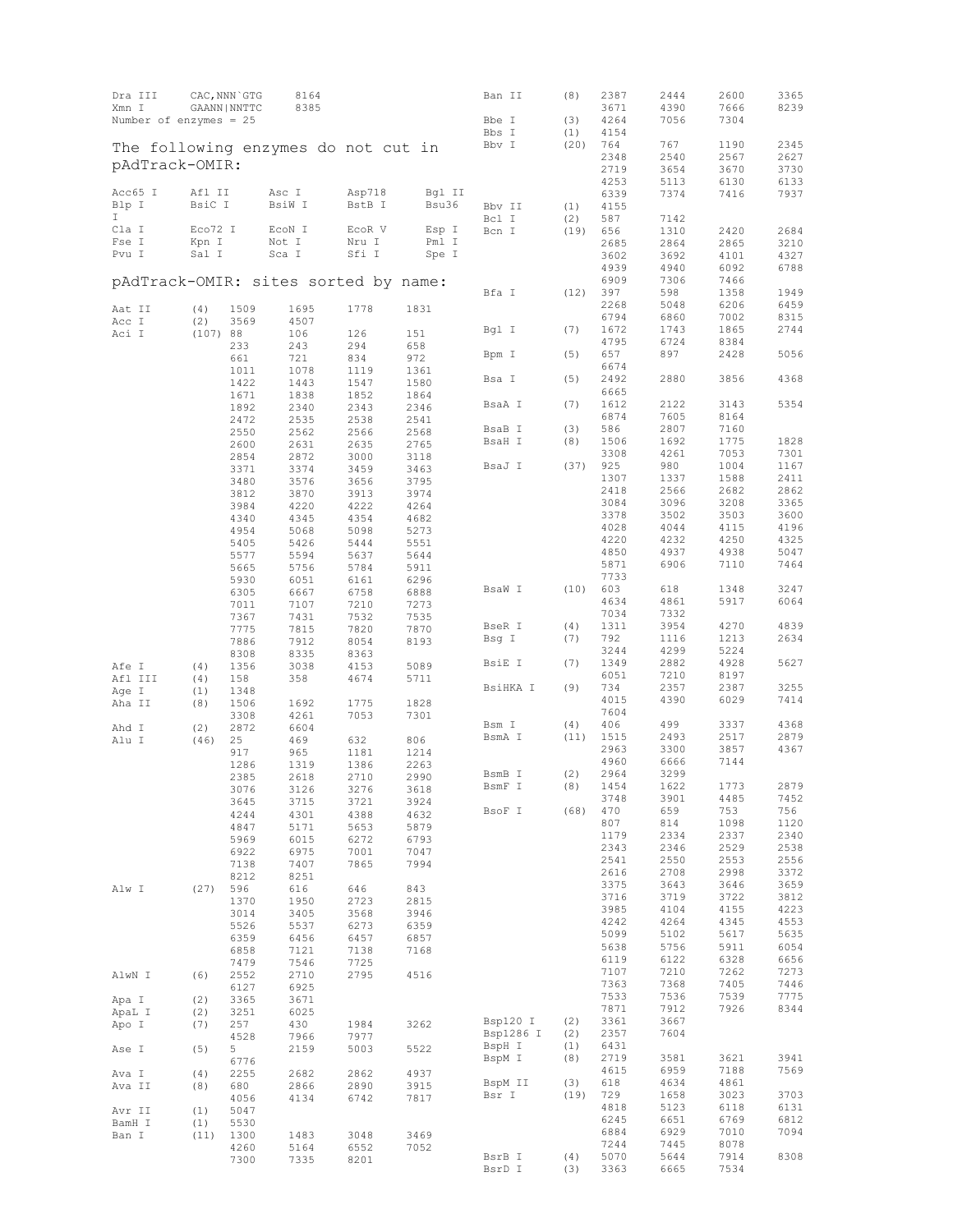| BsrG I    | (2)  | 207          | 626          |              |              | ECOR II  | (22) | 925          | 979          | 1054         | 1166         |
|-----------|------|--------------|--------------|--------------|--------------|----------|------|--------------|--------------|--------------|--------------|
| BssH II   | (5)  | 2848         | 2850         | 4106         | 4237         |          |      | 1291         | 1666         | 1859         | 2906         |
|           |      | 8365         |              |              |              |          |      | 3083         | 3377         | 3422         | 3502         |
| BssS I    | (5)  | 1155         | 4267         | 4374         | 5884         |          |      | 3908         | 4027         | 4114         | 4180         |
|           |      | 7893         |              |              |              |          |      | 4379         | 4411         | 5737         | 5858         |
| Bst1107 I | (1)  | 4508         |              |              |              |          |      | 5871         | 7686         |              |              |
| BstE II   | (2)  | 3928         | 4817         |              |              | Ehe I    | (3)  | 4262         | 7054         | 7302         |              |
| BstN I    | (22) | 927          | 981          | 1056         | 1168         | Fnu4H I  | (68) | 470          | 659          | 753          | 756          |
|           |      | 1293         | 1668         | 1861         | 2908         |          |      | 807          | 814          | 1098         | 1120         |
|           |      | 3085         | 3379         | 3424         | 3504         |          |      | 1179         | 2334         | 2337         | 2340         |
|           |      | 3910         | 4029         | 4116         | 4182         |          |      | 2343         | 2346         | 2529         | 2538         |
|           |      | 4381         | 4413         | 5739         | 5860         |          |      | 2541         | 2550         | 2553         | 2556         |
|           |      | 5873         | 7688         |              |              |          |      | 2616         | 2708         | 2998         | 3372         |
| BstU I    | (35) | 88<br>350    | 231<br>360   | 233<br>693   | 294          |          |      | 3375<br>3716 | 3643<br>3719 | 3646         | 3659         |
|           |      | 1892         | 2401         | 2568         | 1011<br>2637 |          |      | 3985         | 4104         | 3722<br>4155 | 3812<br>4223 |
|           |      | 2850         | 2852         | 2854         | 3459         |          |      | 4242         | 4264         | 4345         | 4553         |
|           |      | 3974         | 4108         | 4174         | 4222         |          |      | 5099         | 5102         | 5617         | 5635         |
|           |      | 4239         | 4309         | 4342         | 4579         |          |      | 5638         | 5756         | 5911         | 6054         |
|           |      | 5279         | 5446         | 5758         | 6339         |          |      | 6119         | 6122         | 6328         | 6656         |
|           |      | 6669         | 7367         | 7668         | 8056         |          |      | 7107         | 7210         | 7262         | 7273         |
|           |      | 8348         | 8365         | 8367         |              |          |      | 7363         | 7368         | 7405         | 7446         |
| BstX I    | (1)  | 3352         |              |              |              |          |      | 7533         | 7536         | 7539         | 7775         |
| BstY I    | (16) | 600          | 609          | 836          | 1363         |          |      | 7871         | 7912         | 7926         | 8344         |
|           |      | 1954         | 2716         | 5530         | 6352         | Fok I    | (19) | 184          | 258          | 942          | 1308         |
|           |      | 6363         | 6449         | 6461         | 6850         |          |      | 2614         | 2944         | 3143         | 3439         |
|           |      | 6862         | 7114         | 7472         | 7718         |          |      | 3481         | 3715         | 4323         | 6570         |
| Cac8 I    | (54) | 804          | 811          | 1135         | 1183         |          |      | 6751         | 6923         | 7106         | 7168         |
|           |      | 1216         | 1359         | 1673         | 1866         |          |      | 7625         | 7650         | 8014         |              |
|           |      | 2405         | 2472         | 2566         | 2600         | Fsp I    | (2)  | 6826         | 7403         |              |              |
|           |      | 2604         | 2608         | 2635         | 2726         | Gdi II   | (9)  | 876          | 1263         | 4179         | 4391         |
|           |      | 2850         | 2852         | 3074         | 3092         |          |      | 4788         | 7206         | 7208         | 7771         |
|           |      | 3461         | 3809         | 3881         | 4108         |          |      | 7798         |              |              |              |
|           |      | 4112         | 4239         | 4246         | 4349         | Gsu I    | (5)  | 658          | 898          | 2429         | 5057         |
|           |      | 4796         | 4958         | 5277         | 5642         |          |      | 6675         |              |              |              |
|           |      | 5728         | 5765         | 6325         | 6716         | Hae I    | (7)  | 285          | 3443         | 4114         | 5726         |
|           |      | 6953         | 6977         | 7028         | 7045         |          |      | 5737         | 6189         | 7383         |              |
|           |      | 7195         | 7381         | 7600         | 7666         | Hae II   | (12) | 1358         | 3040         | 3808         | 4155         |
|           |      | 7672<br>7749 | 7700<br>7803 | 7704<br>8267 | 7745<br>8310 |          |      | 4264<br>7056 | 5091<br>7304 | 5589<br>8315 | 5959         |
|           |      | 8324         | 8367         |              |              | Hae III  | (37) | 285          | 765          | 877          | 8323<br>1166 |
| Cfr10 I   | (11) | 202          | 1185         | 1348         | 3661         |          |      | 1266         | 1675         | 1868         | 2227         |
|           |      | 4157         | 4463         | 4794         | 6684         |          |      | 2417         | 2861         | 3094         | 3363         |
|           |      | 7620         | 7801         | 8265         |              |          |      | 3377         | 3443         | 3501         | 3669         |
| Csp6 I    | (12) | 208          | 627          | 909          | 1411         |          |      | 3746         | 4027         | 4114         | 4180         |
|           |      | 1568         | 1619         | 1652         | 1707         |          |      | 4230         | 4351         | 4394         | 4789         |
|           |      | 1732         | 2130         | 3996         | 7606         |          |      | 5198         | 5726         | 5737         | 5755         |
| Dde I     | (11) | 613          | 715          | 733          | 2594         |          |      | 6189         | 6647         | 6727         | 7209         |
|           |      | 2703         | 3277         | 3638         | 3734         |          |      | 7383         | 7774         | 7801         | 8014         |
|           |      | 5986         | 6395         | 6561         |              |          |      | 8156         |              |              |              |
| Dpn I     | (35) | 589          | 602          | 611          | 652          | Hga I    | (6)  | 1422         | 2415         | 3315         | 4164         |
|           |      | 690          | 838          | 1365         | 1956         |          |      | 5821         | 6399         |              |              |
|           |      | 2718         | 2810         | 3020         | 3400         | HgiA I   | (9)  | 734          | 2357         | 2387         | 3255         |
|           |      | 3433         | 3563         | 3614         | 3952         |          |      | 4015         | 4390         | 6029         | 7414         |
|           |      | 5532         | 6279         | 6354         | 6365         |          |      | 7604         |              |              |              |
|           |      | 6373         | 6451         | 6463         | 6568         | HgiE II  | (2)  | 3653         | 6290         |              |              |
|           |      | 6852<br>7144 | 6864<br>7163 | 7116<br>7474 | 7133<br>7552 | Hha I    | (55) | 88 —<br>695  | 202<br>1011  | 233<br>1052  | 350<br>1357  |
|           |      | 7633         | 7642         | 7720         |              |          |      | 2403         | 2724         | 2850         | 2852         |
| DpnII     | (35) | 587          | 600          | 609          | 650          |          |      | 2854         | 3039         | 3459         | 3807         |
|           |      | 688          | 836          | 1363         | 1954         |          |      | 4052         | 4096         | 4108         | 4110         |
|           |      | 2716         | 2808         | 3018         | 3398         |          |      | 4124         | 4154         | 4174         | 4239         |
|           |      | 3431         | 3561         | 3612         | 3950         |          |      | 4241         | 4263         | 4309         | 4344         |
|           |      | 5530         | 6277         | 6352         | 6363         |          |      | 4581         | 5090         | 5448         | 5588         |
|           |      | 6371         | 6449         | 6461         | 6566         |          |      | 5621         | 5891         | 5958         | 6058         |
|           |      | 6850         | 6862         | 7114         | 7131         |          |      | 6232         | 6341         | 6734         | 6827         |
|           |      | 7142         | 7161         | 7472         | 7550         |          |      | 6957         | 7055         | 7126         | 7295         |
|           |      | 7631         | 7640         | 7718         |              |          |      | 7303         | 7367         | 7404         | 7670         |
| Dra I     | (9)  | 546          | 1983         | 2067         | 2080         |          |      | 7930         | 8314         | 8322         | 8348         |
|           |      | 2771         | 4523         | 4726         | 6470         |          |      | 8367         | 8369         | 8378         |              |
|           |      | 6489         |              |              |              | HinC II  | (2)  | 485          | 2649         |              |              |
| Dra III   | (1)  | 8164         |              |              |              | Hind II  | (2)  | 485          | 2649         |              |              |
| Drd I     | (4)  | 4200         | 5819         | 7328         | 8119         | HinD III | (1)  | 2261         |              |              |              |
| Dsa I     | (9)  | 1337         | 1588         | 2411         | 2566         | Hinf I   | (20) | 615          | 1539         | 2211         | 2672         |
|           |      | 3365         | 4044         | 4196         | 4220         |          |      | 2792         | 2925         | 3213         | 3769         |
|           |      | 7733         |              |              |              |          |      | 4321         | 4865         | 4879         | 4901         |
| Eae I     | (11) | 283          | 875          | 1264         | 4112         |          |      | 5611         | 5686         | 6082         | 6599         |
|           |      | 4178<br>7381 | 4392<br>7772 | 4787<br>7799 | 7207         | HinI I   | (8)  | 7786<br>1506 | 7920<br>1692 | 8091<br>1775 | 8113<br>1828 |
| Eag I     | (1)  | 7207         |              |              |              |          |      | 3308         | 4261         | 7053         | 7301         |
| Ear I     | (4)  | 2236         | 5595         | 7645         | 7855         | HinP I   | (55) | 86           | 200          | 231          | 348          |
| Eco47 III | (4)  | 1356         | 3038         | 4153         | 5089         |          |      | 693          | 1009         | 1050         | 1355         |
| Eco57 I   | (9)  | 946          | 1143         | 1189         | 2530         |          |      | 2401         | 2722         | 2848         | 2850         |
|           |      | 2761         | 4167         | 6258         | 7446         |          |      | 2852         | 3037         | 3457         | 3805         |
|           |      | 7878         |              |              |              |          |      | 4050         | 4094         | 4106         | 4108         |
| Eco0109 I | (5)  | 2226         | 2890         | 3093         | 4056         |          |      | 4122         | 4152         | 4172         | 4237         |
|           |      | 4350         |              |              |              |          |      | 4239         | 4261         | 4307         | 4342         |
| EcoR I    | (1)  | 4528         |              |              |              |          |      | 4579         | 5088         | 5446         | 5586         |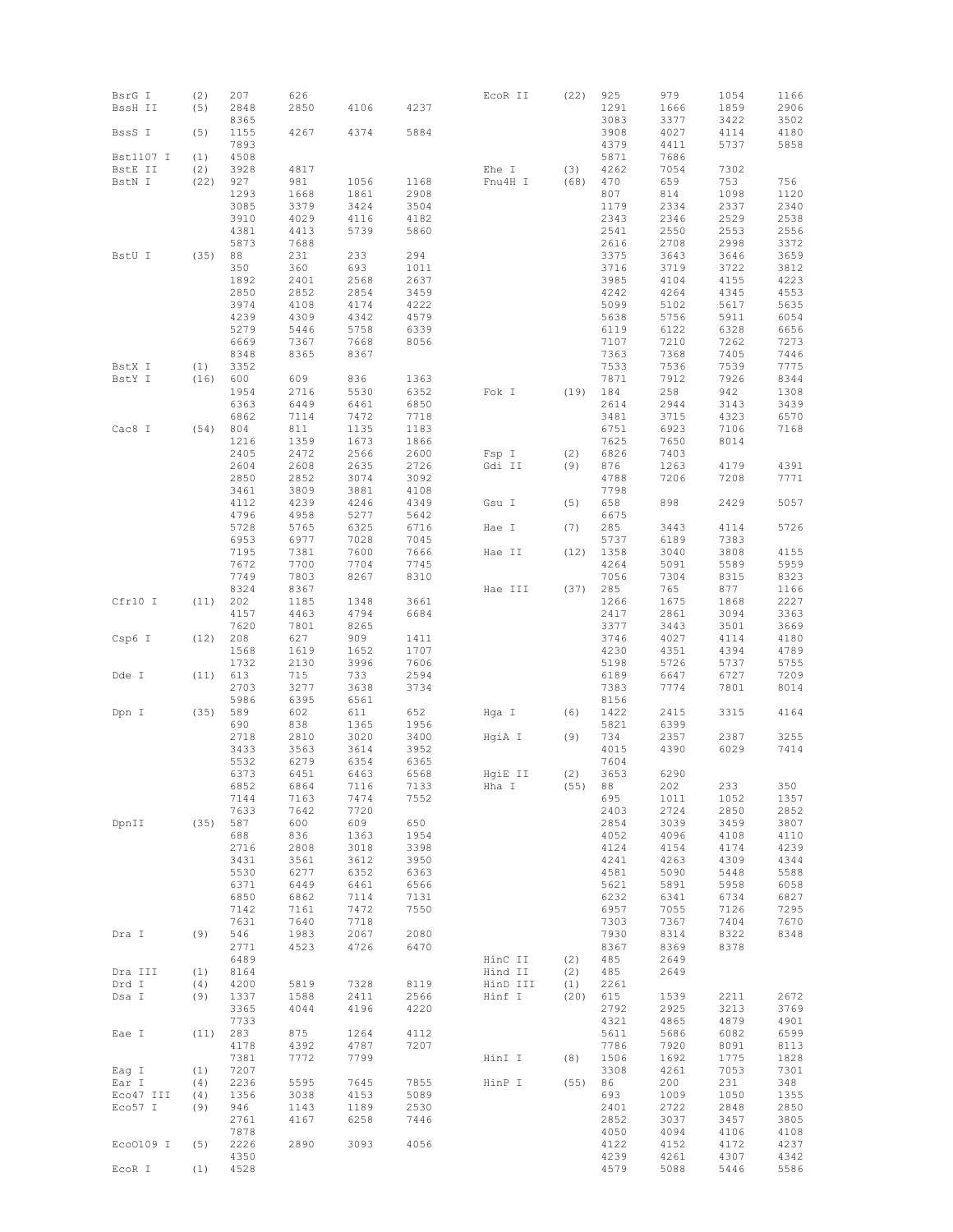|         |      | 5619 | 5889 | 5956 | 6056 | Msp I     | (43) | 203  | 604  | 619  | 655  |
|---------|------|------|------|------|------|-----------|------|------|------|------|------|
|         |      | 6230 | 6339 | 6732 | 6825 |           |      | 1186 | 1246 | 1309 | 1349 |
|         |      | 6955 | 7053 | 7124 | 7293 |           |      | 2418 | 2683 | 2863 | 3208 |
|         |      | 7301 | 7365 | 7402 | 7668 |           |      | 3248 | 3498 | 3600 | 3662 |
|         |      | 7928 | 8312 | 8320 | 8346 |           |      | 3690 | 4099 | 4158 | 4325 |
|         |      | 8365 | 8367 | 8376 |      |           |      | 4464 | 4635 | 4795 | 4862 |
| Hpa I   | (1)  | 485  |      |      |      |           |      | 4938 | 5918 | 6065 | 6091 |
| Hpa II  | (43) | 203  | 604  | 619  | 655  |           |      | 6281 | 6685 | 6719 | 6786 |
|         |      | 1186 | 1246 | 1309 | 1349 |           |      | 6908 | 7035 | 7206 | 7283 |
|         |      | 2418 | 2683 | 2863 | 3208 |           |      | 7305 | 7333 | 7464 | 7554 |
|         |      | 3248 | 3498 | 3600 | 3662 |           |      | 7621 | 7802 | 8266 |      |
|         |      | 3690 | 4099 | 4158 | 4325 | MspA1 I   | (13) | 2552 | 2568 | 2710 | 2872 |
|         |      | 4464 | 4635 | 4795 | 4862 |           |      | 3618 | 3645 | 3721 | 4222 |
|         |      | 4938 | 5918 | 6065 | 6091 |           |      | 5098 | 6053 | 6298 | 7047 |
|         |      | 6281 | 6685 | 6719 | 6786 |           |      | 7407 |      |      |      |
|         |      | 6908 | 7035 | 7206 | 7283 | Mun I     | (2)  | 494  | 2666 |      |      |
|         |      | 7305 | 7333 | 7464 | 7554 | Nae I     | (3)  | 4796 | 7803 | 8267 |      |
|         |      | 7621 | 7802 | 8266 |      | Nar I     | (3)  | 4261 | 7053 | 7301 |      |
| Hph I   | (19) | 120  | 841  | 970  | 994  | Nci I     | (19) | 655  | 1309 | 2419 | 2683 |
|         |      | 1322 | 1327 | 1578 | 2933 |           |      | 2684 | 2863 | 2864 | 3209 |
|         |      | 3923 | 4094 | 4394 | 4490 |           |      | 3601 | 3691 | 4100 | 4326 |
|         |      | 4812 | 5415 | 6448 | 6675 |           |      | 4938 | 4939 | 6091 | 6787 |
|         |      | 6849 | 7480 | 8166 |      |           |      | 6908 | 7305 | 7465 |      |
| Kas I   | (3)  | 4260 | 7052 | 7300 |      | Nco I     | (5)  | 1337 | 1588 | 2411 | 4196 |
| Mae I   | (12) | 397  | 598  | 1358 | 1949 |           |      | 7733 |      |      |      |
|         |      | 2268 | 5048 | 6206 | 6459 | Nde I     | (2)  | 1716 | 2051 |      |      |
|         |      | 6794 | 6860 | 7002 | 8315 | NgoM I    | (3)  | 4794 | 7801 | 8265 |      |
| Mae II  | (31) | 81   | 113  | 187  | 889  | Nhe I     | (1)  | 1357 |      |      |      |
|         |      | 1060 | 1273 | 1506 | 1611 | Nla III   | (39) | 162  | 642  | 687  | 882  |
|         |      | 1692 | 1775 | 1816 | 1828 |           |      | 1077 | 1107 | 1341 | 1592 |
|         |      | 2116 | 2121 | 2912 | 3142 |           |      | 1652 | 2218 | 2353 | 2407 |
|         |      | 3407 | 5236 | 5348 | 5353 |           |      | 2415 | 2947 | 2997 | 3220 |
|         |      | 5419 | 5451 | 6414 | 6830 |           |      | 3273 | 3337 | 3568 | 3763 |
|         |      | 6873 | 7417 | 7604 | 8108 |           |      | 3778 | 3883 | 4038 | 4200 |
|         |      | 8120 | 8163 | 8273 |      |           |      | 4427 | 4461 | 4608 | 4614 |
| Mae III | (39) | 77   | 109  | 183  | 218  |           |      | 4678 | 4794 | 4860 | 5715 |
|         |      | 266  | 337  | 455  | 663  |           |      | 6435 | 6994 | 7175 | 7520 |
|         |      | 1152 | 1450 | 1799 | 1886 |           |      | 7706 | 7737 | 7763 |      |
|         |      | 2038 | 2117 | 2575 | 2922 | Nla IV    | (31) | 764  | 1302 | 1485 | 2443 |
|         |      | 3315 | 3513 | 3928 | 4077 |           |      | 2867 | 2891 | 3050 | 3363 |
|         |      | 4479 | 4799 | 4817 | 5179 |           |      | 3471 | 3492 | 3635 | 3669 |
|         |      | 5237 | 5330 | 5349 | 5354 |           |      | 3745 | 3917 | 4057 | 4262 |
|         |      | 5398 | 5420 | 5452 | 6067 |           |      | 4352 | 4639 | 5166 | 5532 |
|         |      | 6130 | 6246 | 6529 | 7421 |           |      | 5743 | 5782 | 6554 | 6648 |
|         |      | 7727 | 8337 | 8349 |      |           |      | 6689 | 7054 | 7302 | 7337 |
| Mbo I   | (35) | 587  | 600  | 609  | 650  |           |      | 8203 | 8224 | 8236 |      |
|         |      | 688  | 836  | 1363 | 1954 | Nsi I     | (2)  | 3161 | 3339 |      |      |
|         |      | 2716 | 2808 | 3018 | 3398 | Nsp7524 I | (8)  | 158  | 2403 | 3759 | 3774 |
|         |      | 3431 | 3561 | 3612 | 3950 |           |      | 3879 | 4674 | 5711 | 7702 |
|         |      | 5530 | 6277 | 6352 | 6363 | NspB II   | (13) | 2552 | 2568 | 2710 | 2872 |
|         |      | 6371 | 6449 | 6461 | 6566 |           |      | 3618 | 3645 | 3721 | 4222 |
|         |      | 6850 | 6862 | 7114 | 7131 |           |      | 5098 | 6053 | 6298 | 7047 |
|         |      | 7142 | 7161 | 7472 | 7550 |           |      | 7407 |      |      |      |
|         |      | 7631 | 7640 | 7718 |      | NspH I    | (8)  | 162  | 2407 | 3763 | 3778 |
| Mbo II  | (18) | 856  | 1049 | 1052 | 1097 |           |      | 3883 | 4678 | 5715 | 7706 |
|         |      | 2224 | 3306 | 3396 | 3597 | Pac I     | (2)  | 9    | 5526 |      |      |
|         |      | 3634 | 4155 | 5583 | 6372 | PaeR7 I   | (1)  | 2255 |      |      |      |
|         |      | 6445 | 6846 | 7661 | 7871 | Pal I     | (37) | 285  | 765  | 877  | 1166 |
|         |      | 7953 | 8303 |      |      |           |      | 1266 | 1675 | 1868 | 2227 |
| Mlu I   | (1)  | 358  |      |      |      |           |      | 2417 | 2861 | 3094 | 3363 |
| Mme I   | (5)  | 2500 | 2695 | 5925 | 6109 |           |      | 3377 | 3443 | 3501 | 3669 |
|         |      | 8140 |      |      |      |           |      | 3746 | 4027 | 4114 | 4180 |
| Mnl I   | (55) | 56   | 304  | 521  | 530  |           |      | 4230 | 4351 | 4394 | 4789 |
|         |      | 569  | 830  | 950  | 1001 |           |      | 5198 | 5726 | 5737 | 5755 |
|         |      | 1013 | 1151 | 1244 | 1250 |           |      | 6189 | 6647 | 6727 | 7209 |
|         |      | 1331 | 1411 | 2238 | 2263 |           |      | 7383 | 7774 | 7801 | 8014 |
|         |      | 2541 | 2760 | 2765 | 2880 |           |      | 8156 |      |      |      |
|         |      | 2964 | 3214 | 3329 | 3459 | PflM I    | (1)  | 2913 |      |      |      |
|         |      | 3528 | 3974 | 4068 | 4121 | Ple I     | (5)  | 623  | 1547 | 4873 | 6090 |
|         |      | 4226 | 4248 | 4251 | 4263 |           |      | 8099 |      |      |      |
|         |      | 4283 | 4456 | 4584 | 4859 | Pme I     | (1)  | 4523 |      |      |      |
|         |      | 4982 | 5049 | 5073 | 5331 | PpuM I    | (2)  | 2890 | 4056 |      |      |
|         |      | 5478 | 5609 | 5819 | 5892 | Psp1406 I | (1)  | 6830 |      |      |      |
|         |      | 6143 | 6543 | 6624 | 6770 | PspA I    | (3)  | 2682 | 2862 | 4937 |      |
|         |      | 7066 | 7152 | 7216 | 7352 | Pst I     | (4)  | 2530 | 2557 | 2987 | 3720 |
|         |      | 7709 | 7901 | 8192 |      | Pvu II    | (6)  | 2710 | 3618 | 3645 | 3721 |
| Msc I   | (3)  | 285  | 4114 | 7383 |      |           |      | 7047 | 7407 |      |      |
| Mse I   | (36) | 5    | 9    | 363  | 484  | Rsa I     | (12) | 209  | 628  | 910  | 1412 |
|         |      | 545  | 1943 | 1982 | 2066 |           |      | 1569 | 1620 | 1653 | 1708 |
|         |      | 2079 | 2159 | 2691 | 2770 |           |      | 1733 | 2131 | 3997 | 7607 |
|         |      | 3122 | 3707 | 3755 | 4522 | Rsr II    | (1)  | 7817 |      |      |      |
|         |      | 4725 | 4828 | 5003 | 5142 | Sac I     | (2)  | 2387 | 4390 |      |      |
|         |      | 5245 | 5368 | 5522 | 5526 | Sac II    | (2)  | 2569 | 4223 |      |      |
|         |      | 6417 | 6469 | 6474 | 6488 | Sap I     | (3)  | 5595 | 7645 | 7855 |      |
|         |      | 6541 | 6776 | 6815 | 7974 | Sau3A I   | (35) | 587  | 600  | 609  | 650  |
|         |      | 7986 | 8003 | 8101 | 8371 |           |      | 688  | 836  | 1363 | 1954 |
| Msl I   | (5)  | 1587 | 3350 | 3415 | 4609 |           |      | 2716 | 2808 | 3018 | 3398 |
|         |      | 7738 |      |      |      |           |      | 3431 | 3561 | 3612 | 3950 |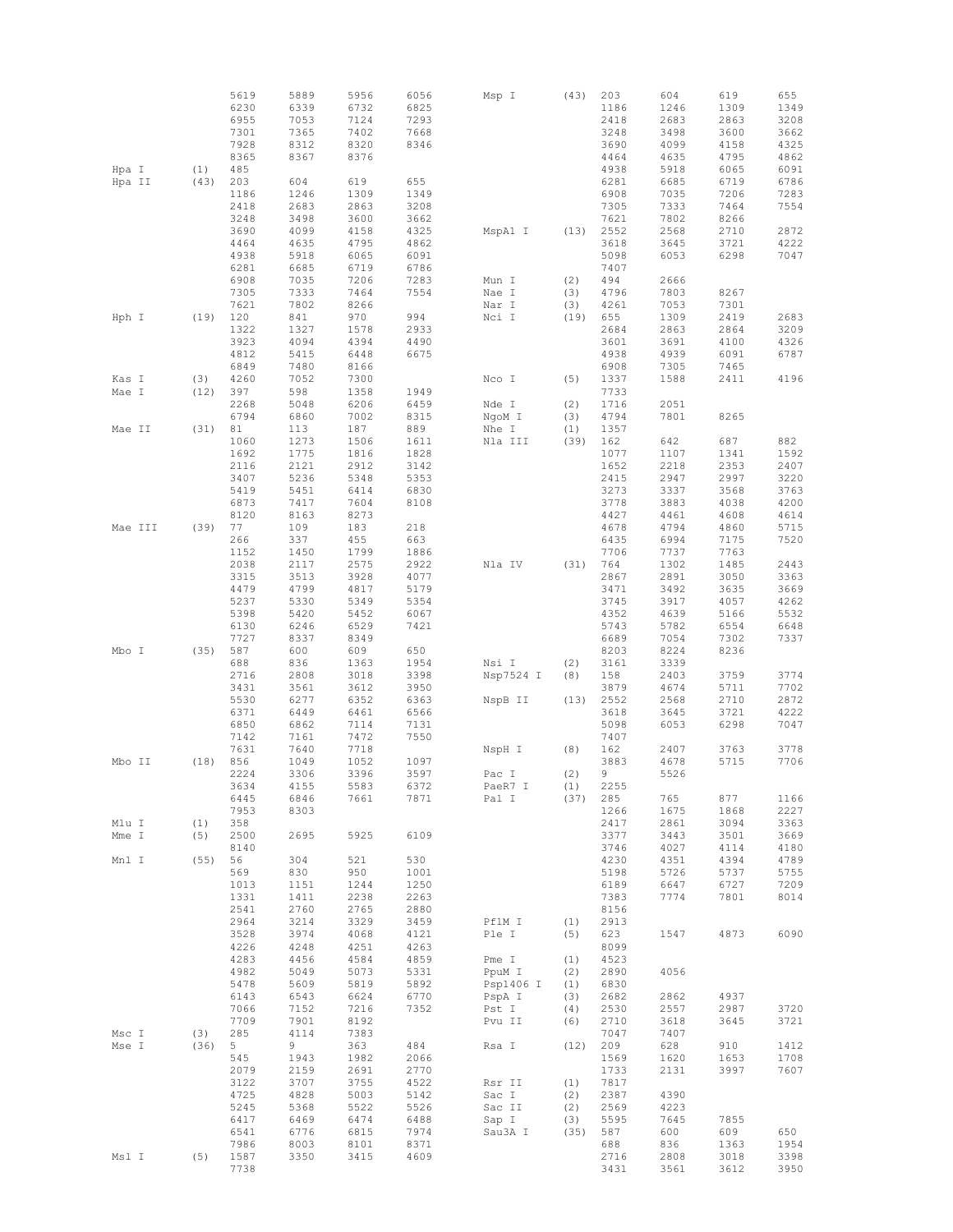|           |               | 5530 | 6277                         | 6352        | 6363           |              | AlwN I              | CAG, NNN `CTG                                 | 6                               | Apa I               | G, GGCC `C                    | $\overline{c}$           |
|-----------|---------------|------|------------------------------|-------------|----------------|--------------|---------------------|-----------------------------------------------|---------------------------------|---------------------|-------------------------------|--------------------------|
|           |               | 6371 | 6449                         | 6461        | 6566           |              | ApaL I              | $G$ TGCA, C                                   | 2                               | Apo I               | R`AATT, Y                     | $\boldsymbol{7}$         |
|           |               | 6850 | 6862                         | 7114        |                |              | Asc I               | GG`CGCG, CC                                   | $\frac{1}{2}$ and $\frac{1}{2}$ | Ase I               | AT`TA, AT                     | $\mathbb S$              |
|           |               |      |                              |             | 7131           |              | Asp718              | $G$ $GTAC$ , $C$                              | $\frac{1}{2}$ and $\frac{1}{2}$ | Ava I               | C`YCGR, G                     | $\overline{4}$           |
|           |               | 7142 | 7161                         | 7472        | 7550           |              | Ava II              | $G$ $GWC$ , $C$                               | 8                               | Avr II              | $C$ $CTAG, G$                 | $\mathbf{1}$             |
|           |               | 7631 | 7640                         | 7718        |                |              | BamH I              | $G$ $GATC$ , $C$                              | $\mathbf{1}$                    | Ban I               | $G$ GYRC, $C$                 |                          |
| Sau96 I   | (29)          | 680  | 763                          | 1164        | 1673           |              | 11                  |                                               |                                 |                     |                               |                          |
|           |               |      | 2226                         | 2415        | 2860           |              | Ban II              | $G, RGCY$ $C$                                 | 8                               | Bbe I               | G, GCGC `C                    | 3                        |
|           |               | 1866 |                              |             |                |              | Bbs I               |                                               | $\mathbf{1}$                    | Bbv I               |                               |                          |
|           |               | 2866 | 2890                         | 3093        | 3361           |              |                     | GAAGAC 8/12                                   |                                 |                     | GCAGC 13/17                   |                          |
|           |               | 3362 | 3500                         | 3667        | 3668           |              | 20                  |                                               |                                 |                     |                               |                          |
|           |               | 3744 | 3915                         | 4025        | 4056           |              | Bbv II              | GAAGAC 7/11                                   | $\mathbf{1}$                    | Bcl I               | T`GATC, A                     | $\overline{c}$           |
|           |               |      |                              |             |                |              | Bcn I               | $CC, S$ GG                                    | 19                              | Bfa I               | $C$ TA, G                     |                          |
|           |               | 4134 | 4229                         | 4350        | 5196           |              | 12                  |                                               |                                 |                     |                               |                          |
|           |               | 6646 | 6725                         | 6742        | 7817           |              | Bgl I               | GCCN, NNN `NGGC                               | $7\phantom{.0}$                 | Bgl II              | A`GATC, T                     |                          |
|           |               | 8155 |                              |             |                |              | Blp I               | GC `TNA, GC                                   | $\sim$                          | Bpm I               | CTGGAG 22/20                  | 5                        |
| ScrF I    | (41)          | 655  | 927                          | 981         | 1056           |              | Bsa I               | GGTCTC 7/11                                   | 5                               | BsaA I              | YAC   GTR                     | $\overline{7}$           |
|           |               |      |                              |             |                |              | BsaB I              | GATNN   NNATC                                 | $\mathbf{3}$                    | BsaH I              | GR CG, YC                     | 8                        |
|           |               | 1168 | 1293                         | 1309        | 1668           |              | BsaJ I              | $C$ $\cap$ $CNNG$ , $G$                       | 37                              | BsaW I              | W`CCGG, W                     |                          |
|           |               | 1861 | 2419                         | 2683        | 2684           |              | 10                  |                                               |                                 |                     |                               |                          |
|           |               | 2863 | 2864                         | 2908        | 3085           |              | BseR I              | GAGGAG 16/14                                  | 4                               | Bsq I               | GTGCAG 22/20                  | $\boldsymbol{7}$         |
|           |               | 3209 | 3379                         | 3424        | 3504           |              |                     |                                               |                                 |                     |                               |                          |
|           |               |      |                              |             |                |              | BsiC I              | TT CG, AA                                     | $\sim$                          | BsiE I              | CG, RY CG                     | 7                        |
|           |               | 3601 | 3691                         | 3910        | 4029           |              | BsiHKA I            | G, WGCW`C                                     | 9                               | BsiW I              | $C$ GTAC, G                   | $\qquad \qquad -$        |
|           |               | 4100 | 4116                         | 4182        | 4326           |              | Bsm I               | GAATG, C 7                                    | 4                               | BsmA I              | GTCTC 79                      |                          |
|           |               | 4381 | 4413                         | 4938        | 4939           |              | 11                  |                                               |                                 |                     |                               |                          |
|           |               | 5739 | 5860                         | 5873        | 6091           |              | BsmB I              | CGTCTC 7/11                                   | $2^{\circ}$                     | BsmF I              | GGGAC 15/19                   | $\,$ 8 $\,$              |
|           |               |      |                              |             |                |              | BsoF I              | GC'N, GC                                      | 68                              | Bsp120 I            | G`GGCC, C                     | $\overline{c}$           |
|           |               | 6787 | 6908                         | 7305        | 7465           |              |                     | Bsp1286 I G, DGCH'C                           | $\overline{2}$                  | BspH I              | T`CATG, A                     | $\mathbf{1}$             |
|           |               | 7688 |                              |             |                |              | BspM I              | ACCTGC 10/14                                  | 8                               | BspM II             | $T$ $CCGG, A$                 | 3                        |
| Sec I     | (37)          | 925  | 980                          | 1004        | 1167           |              | Bsr I               | ACT, GG`                                      | 19                              | BsrB I              | GAG   CGG                     | $\overline{4}$           |
|           |               | 1307 | 1337                         | 1588        | 2411           |              | BsrD I              | GCAATG, 8                                     | $\mathbf{3}$                    | BsrG I              | T`GTAC, A                     | $\overline{c}$           |
|           |               |      |                              |             |                |              | BssH II             | $G$ $^{\circ}$ CGCG, C                        | $5 -$                           | BssS I              | C`TCGT, G                     | 5                        |
|           |               | 2418 | 2566                         | 2682        | 2862           |              | Bst1107 I GTA TAC   |                                               | $\mathbf{1}$                    | BstB I              | TT `CG, AA                    | $\overline{\phantom{a}}$ |
|           |               | 3084 | 3096                         | 3208        | 3365           |              | BstE II             | G`GTNAC, C                                    | $\overline{2}$                  | BstN I              | CC'W, GG                      |                          |
|           |               | 3378 | 3502                         | 3503        | 3600           |              | 22                  |                                               |                                 |                     |                               |                          |
|           |               | 4028 | 4044                         | 4115        | 4196           |              | BstU I              | <b>CGICG</b>                                  | 35                              | BstX I              | CCAN, NNNN `NTGG              | $\mathbf{1}$             |
|           |               |      |                              |             |                |              |                     |                                               |                                 |                     |                               |                          |
|           |               | 4220 | 4232                         | 4250        | 4325           |              | BstY I              | R`GATC, Y                                     | 16                              | Bsu36 I             | CC `TNA, GG                   | $\qquad \qquad -$        |
|           |               | 4850 | 4937                         | 4938        | 5047           |              | Cac8 I              | GCN   NGC                                     | 54                              | Cfr10 I             | R`CCGG, Y                     |                          |
|           |               | 5871 | 6906                         | 7110        | 7464           |              | 11                  |                                               |                                 |                     |                               |                          |
|           |               | 7733 |                              |             |                |              | Cla I               | AT CG, AT                                     | $\sim$ .                        | Csp6 I              | $G$ TA, $C$                   |                          |
|           |               |      |                              |             |                |              | $12 \overline{ }$   |                                               |                                 |                     |                               |                          |
| SfaN I    | (20)          | 429  | 846                          | 945         | 960            |              | Dde I               | $C$ TNA, $G$                                  | 11                              | Dpn I               | GA   TC                       |                          |
|           |               | 1236 | 1590                         | 3147        | 3167           |              | 35                  |                                               |                                 |                     |                               |                          |
|           |               | 3952 | 4344                         | 4425        | 5549           |              | DpnII               | `GATC,                                        | 35                              | Dra I               | TTT   AAA                     | 9                        |
|           |               | 5587 | 5807                         | 7260        | 7515           |              | Dra III             | CAC, NNN `GTG                                 | $\mathbf{1}$                    | Drd I               | GACNN, NN `NNGTC              | 4                        |
|           |               |      |                              |             |                |              | Dsa I               | $C$ $CRYG$ , $G$                              | 9                               | Eae I               | Y`GGCC, R                     |                          |
|           |               | 7599 | 7663                         | 7731        | 7938           |              | 11                  |                                               |                                 |                     |                               |                          |
| Sfc I     | (6)           | 2526 | 2553                         | 2983        | 3716           |              |                     | $C$ $C$ $C$ , $C$                             | $\mathbf{1}$                    | Ear I               | CTCTTC 7/10                   | $\sqrt{4}$               |
|           |               | 5976 | 6167                         |             |                |              | Eag I               |                                               |                                 |                     |                               |                          |
|           |               |      |                              |             |                |              | Eco47 III AGC GCT   |                                               | $4 -$                           | Eco57 I             | CTGAAG 21/19                  | 9                        |
| Sma I     | (3)           | 2684 | 2864                         | 4939        |                |              | Eco72 I             | CAC   GTG                                     | $\sim$ .                        | ECON I              | CCTNN`N, NNAGG                | $\overline{\phantom{a}}$ |
| SnaB I    | (2)           | 1612 | 5354                         |             |                |              |                     | Eco0109 I RG'GNC, CY                          | $5 -$                           | ECOR I              | G`AATT, C                     | $\mathbf{1}$             |
| Sph I     | (3)           | 2407 | 3883                         | 7706        |                |              | ECOR II             | CCWGG,                                        | 22                              | EcoR V              | GAT   ATC                     | $\overline{\phantom{a}}$ |
| Sty I     | (10)          | 1337 | 1588                         | 2411        | 3096           |              | Ehe I               | GGC   GCC                                     | $3 -$                           | Esp I               | $GC$ `TNA, $GC$               |                          |
|           |               |      |                              |             |                |              | Fnu4H I             | GC'N, GC                                      | 68                              | Fok I               | GGATG 14/18                   |                          |
|           |               | 4196 | 4232                         | 4250        | 5047           |              | 19                  |                                               |                                 |                     |                               |                          |
|           |               | 7110 | 7733                         |             |                |              | Fse I               | GG, CCGG 'CC                                  | $\sim$                          | Fsp I               | TGC   GCA                     | $\sqrt{2}$               |
| Swa I     | (1)           | 1983 |                              |             |                |              | Gdi II              | `YGGC, CG                                     | 9                               | Gsu I               | CTGGAG 21/19                  | 5                        |
| Taq I     | (16)          | 823  | 952                          | 967         | 994            |              | Hae I               | WGG   CCW                                     | 7                               | Hae II              | R, GCGC `Y                    |                          |
|           |               |      |                              |             |                |              | 12                  |                                               |                                 |                     |                               |                          |
|           |               | 1288 | 2024                         | 2256        | 3949           |              | Hae III             | GG   CC                                       | 37                              | Hqa I               | GACGC 9/14                    | 6                        |
|           |               | 5157 | 5811                         | 7414        | 7570           |              |                     |                                               | 9                               |                     |                               |                          |
|           |               | 7594 | 7630                         | 7792        | 8197           |              | HgiA I              | G, WGCW `C                                    |                                 | HgiE II             | ACCNNNNNNGGT -                |                          |
| Tfi I     | (8)           | 2211 | 2672                         | 3213        | 4321           |              | 1/132               |                                               |                                 |                     |                               |                          |
|           |               |      |                              |             |                |              | Hha I               | $G, CG$ $C$                                   | 55                              | HinC II             | GTY   RAC                     | $\sqrt{2}$               |
|           |               | 4901 | 5686                         | 7786        | 7920           |              | Hind II             | GTY   RAC                                     | $2^{\circ}$                     | HinD III            | A`AGCT, T                     | $\mathbf{1}$             |
| Tsp45 I   | (22)          | 77   | 109                          | 183         | 218            |              | Hinf I              | $G$ ANT, $C$                                  | 20                              | HinI I              | GR CG, YC                     | $^{\rm 8}$               |
|           |               | 663  | 1152                         | 2117        | 2575           |              | HinP I              | $G$ $CG, C$                                   | 55                              | Hpa I               | GTT   AAC                     | $\mathbf{1}$             |
|           |               | 2922 | 3315                         | 3928        | 4077           |              | Hpa II              | $C^{\wedge}CG$ , $G$                          | 43                              | Hph I               | GGTGA 12/11                   |                          |
|           |               | 4479 |                              |             |                |              | 19                  |                                               |                                 |                     |                               |                          |
|           |               |      | 4799                         | 4817        | 5179           |              | Kas I               | $G$ $GCGC$ , $C$                              | 3                               | Kpn I               | $G, GTAC$ $C$                 |                          |
|           |               | 5330 | 5420                         | 5452        | 7421           |              | Mae I               | $\mathbb{C} \, \, \hat{} \,$ TA, $\mathbb{G}$ | 12                              | Mae II              | $A$ $CG, T$                   |                          |
|           |               | 7727 | 8337                         |             |                |              | 31                  |                                               |                                 |                     |                               |                          |
| Tth111 I  | (2)           | 2503 | 7419                         |             |                |              | Mae III             | `GTNAC,                                       | 39                              | Mbo I               | `GATC,                        |                          |
| Tth111 II | (10)          | 859  | 2622                         | 2788        | 2827           |              | 35                  |                                               |                                 |                     |                               |                          |
|           |               |      |                              | 6300        |                |              | Mbo II              | GAAGA 12/11                                   | 18                              | Mlu I               | A`CGCG, T                     | $\mathbf{1}$             |
|           |               | 3915 | 4686                         |             | 6309           |              | Mme I               | TCCRAC 25/23                                  | 5                               | Mnl I               | CCTC 10/10                    |                          |
|           |               | 6339 | 7737                         |             |                |              | 55                  |                                               |                                 |                     |                               |                          |
| Vsp I     | (5)           | 5    | 2159                         | 5003        | 5522           |              | Msc I               | TGG   CCA                                     | 3                               | Mse I               | T`TA, A                       |                          |
|           |               | 6776 |                              |             |                |              | 36                  |                                               |                                 |                     |                               |                          |
| Xba I     | (2)           | 597  | 2267                         |             |                |              | Msl I               | CAYNN   NNRTG                                 | 5                               | Msp I               | $C^{\dagger}CG, G$            |                          |
|           |               |      |                              |             |                |              | 43                  |                                               |                                 |                     |                               |                          |
| Xca I     | (1)           | 4508 |                              |             |                |              | MspA1 I             | CMG   CKG                                     | 13                              | Mun I               | C`AATT, G                     | $\overline{c}$           |
| Xcm I     | (3)           | 2796 | 4387                         | 7117        |                |              | Nae I               |                                               |                                 | Nar I               |                               | 3                        |
| Xho I     | (1)           | 2255 |                              |             |                |              | Nci I               | GCC   GGC<br>$CC$ `S, GG                      | $3 -$<br>19                     | Nco I               | GG`CG, CC<br>$C$ $CATG$ , $G$ | 5                        |
| Xho II    | (16)          | 600  | 609                          | 836         | 1363           |              |                     |                                               |                                 |                     |                               |                          |
|           |               |      |                              |             |                |              | Nde I               | CA`TA, TG                                     | $\overline{2}$                  | NgoM I              | G`CCGG, C                     | 3                        |
|           |               | 1954 | 2716                         | 5530        | 6352           |              | Nhe I               | $G$ $CTAG$ , $C$                              | $\mathbf{1}$                    | Nla III             | , CATG                        |                          |
|           |               | 6363 | 6449                         | 6461        | 6850           |              | 39                  |                                               |                                 |                     |                               |                          |
|           |               | 6862 | 7114                         | 7472        | 7718           |              | Nla IV              | GGN   NCC                                     | 31                              | Not I               | GC `GGCC, GC                  |                          |
| Xma I     | (3)           | 2682 | 2862                         | 4937        |                |              | Nru I               | TCG   CGA                                     | $\sim$ .                        | Nsi I               | A, TGCA`T                     | $\sqrt{2}$               |
|           |               |      |                              |             |                |              | Nsp7524 I R'CATG, Y |                                               | 8                               | NspB II             | CMG   CKG                     |                          |
| Xma III   | (1)           | 7207 |                              |             |                |              | 13                  |                                               |                                 |                     |                               |                          |
| Xmn I     | (1)           | 8385 |                              |             |                |              | NspH I              | R, CATG`Y                                     | 8                               | Pac I               | TTA, AT`TAA                   | $\sqrt{2}$               |
|           |               |      |                              |             |                |              | PaeR7 I             | $C$ TCGA, G                                   | $\mathbf{1}$                    | Pal I               | GG   CC                       |                          |
|           |               |      |                              |             |                |              | 37                  |                                               |                                 |                     |                               |                          |
|           |               |      | Site usage in pAdTrack-OMIR: |             |                |              | PflM I              | CCAN, NNN `NTGG                               | $\mathbf{1}$                    | Ple I               | GAGTC 9/10                    | 5                        |
|           |               |      |                              |             |                |              |                     |                                               |                                 |                     |                               | $\qquad \qquad -$        |
| Aat II    | G, ACGT `C    |      | $\overline{4}$<br>Acc I      | GT `MK, AC  |                | 2            | Pme I               | CTTT   AAAC                                   | $\mathbf{1}$                    | Pml I               | CAC   GTG                     |                          |
|           |               |      | Aci I<br>$\equiv$            |             |                |              | PpuM I              | RG`GWC, CY                                    | 2                               | Psp1406 I AA`CG, TT |                               | $\,1\,$                  |
| Acc65 I   | $G$ GTAC, $C$ |      |                              | $C$ $CG, C$ |                |              | PspA I              | $C$ $CCGG$ , $G$                              | 3                               | Pst I               | C, TGCA G                     | $\overline{4}$           |
| 107       |               |      |                              |             |                |              | Pvu I               | $CG, AT$ $CG$                                 | $\sim$                          | Pvu II              | CAG   CTG                     | 6                        |
| Afe I     | AGC   GCT     |      | $\overline{4}$<br>Afl II     | $C$ TTAA, G |                |              | Rsa I               | GT   AC                                       | 12                              | Rsr II              | CG GWC, CG                    | $\mathbf{1}$             |
| Afl III   | A`CRYG, T     |      | $\overline{4}$<br>Age I      | A`CCGG, T   |                | $\mathbf{1}$ | Sac I               | G, AGCT `C                                    | $\overline{2}$                  | Sac II              | $CC, GC$ ` $GG$               | 2                        |
| Aha II    | GR CG, YC     |      | 8<br>Ahd I                   |             | GACNN, N`NNGTC | 2            | Sal I               | $G$ TCGA, C                                   | $\sim$ $-$                      | Sap I               | GCTCTTC 8/11                  | 3                        |
| Alu I     | $AG$ $ CT$    |      | 46<br>Alw I                  | GGATC 8/9   |                |              | Sau3A I             | `GATC,                                        | 35                              | Sau96 I             | $G$ $GNC$ , $C$               |                          |
|           |               |      |                              |             |                |              |                     |                                               |                                 |                     |                               |                          |
| 27        |               |      |                              |             |                |              | 29                  |                                               |                                 |                     |                               |                          |